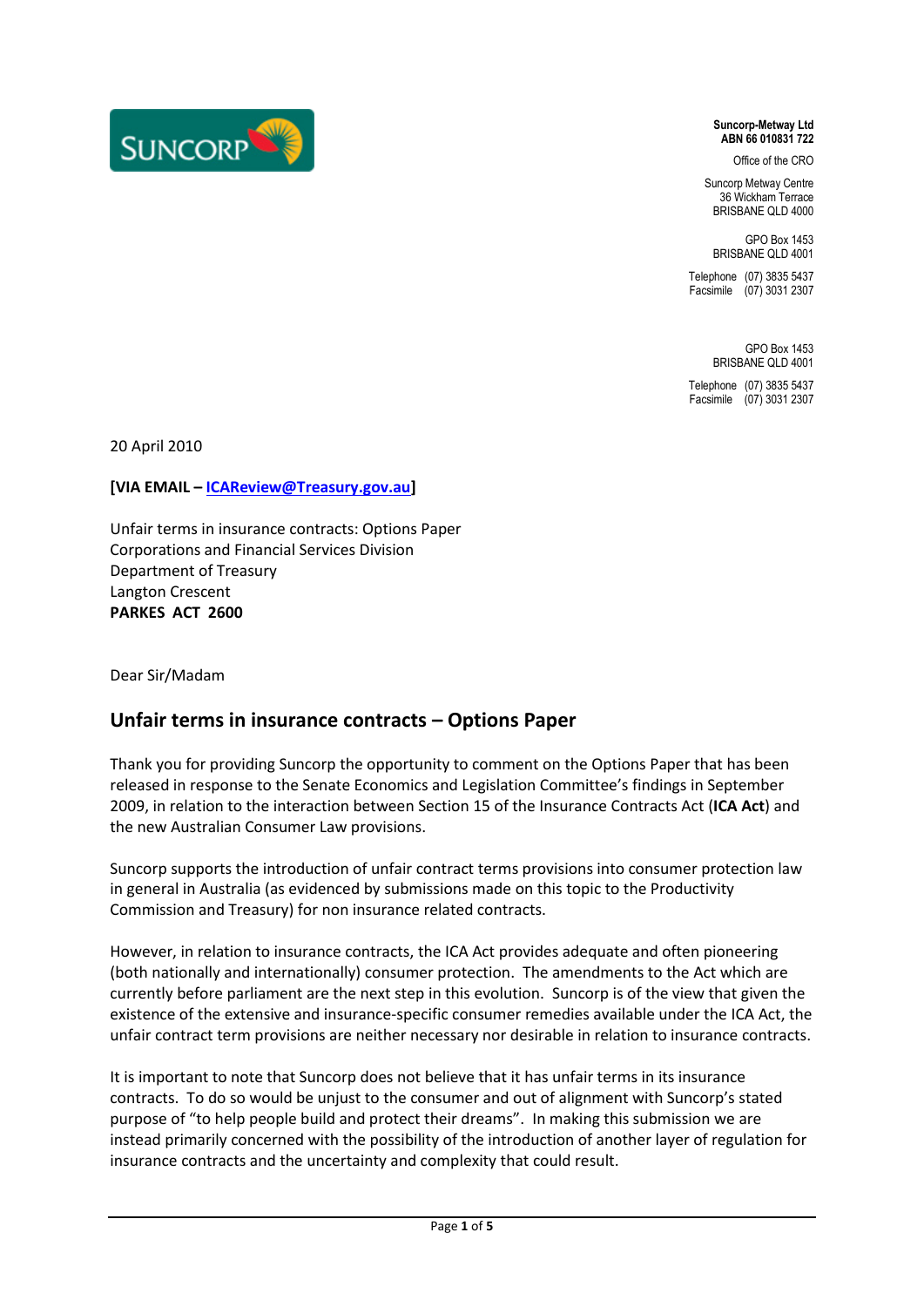Please find the detail in regards to our feedback on the Options Paper attached. In summary, Suncorp believes that the ICA Act is working effectively and that little (if any) additional consumer protections would be achieved by introducing the Australian Consumer Law unfair contract terms provisions into insurance contracts, especially with the current amendments that are before parliament in relation to ASIC's powers under Section 11 of the IC Act and the extension of the duty of utmost good faith to third party beneficiaries. It is our view that overlaying an additional relief regime would create complexity and confusion, with no clear consumer benefit.

It needs to be recognised that the examples of 'unfairness' cited by various consumer representatives in response to the Senate Economics and Legislation Committee look to be issues associated with the application of terms (for which remedies are already available under Sections 13,14 and 54 of the IC Act) rather than the term itself being unfair. Avenues for ADR in this scenario are readily available free of charge for consumers. A decision made by the Financial Ombudsman Service is binding on the general insurer, in regards to that application, which provides the consumer a robust mechanism of redress. If the consumer disagrees with the decision, they can then continue to pursue action through the court system.

In terms of preference for the Options that are suggested under the Options Paper, Suncorp's strong preference is to maintain the status quo. The IC Act, including the proposed amendments made to ASIC's powers and the extension of Section 13 and 14 to third party beneficiaries, provides sufficient and effective consumer protection measures for consumers. As you will see from the attached response, there appears to be no other benefit to the consumer to inject more requirements (complications) in respect of insurance contracts.

However if as a result of this process it was felt that there are issues of unfair contract terms in the insurance industry that need to be addressed, then self regulation is Suncorp's preferred option. The General Insurance Code of Practice (**Code**) has proven to be a very effective mechanism to regulate general insurers. The latest review of the Code – which involved stakeholders from across government, agencies, consumer advocates and the insurers – will result in the enhancement of the protection offered by the Duty of Utmost Good Faith (Recommendation 9).

Suncorp supports the Insurance Council's submission in regards to this options paper

If there is any additional information you require, please contact Annabelle Butler (03 8520 1623) in the first instance, or Fiona Thompson (02 8121 1506).

Yours sincerely

Chris Cunnington **Executive General Manager, Group Regulatory Affairs** 

Cc Fiona Thompson, Executive Legal Manager, General Insurance Annabelle Butler, Executive Manager, Public Affairs and Stakeholder Management , General Insurance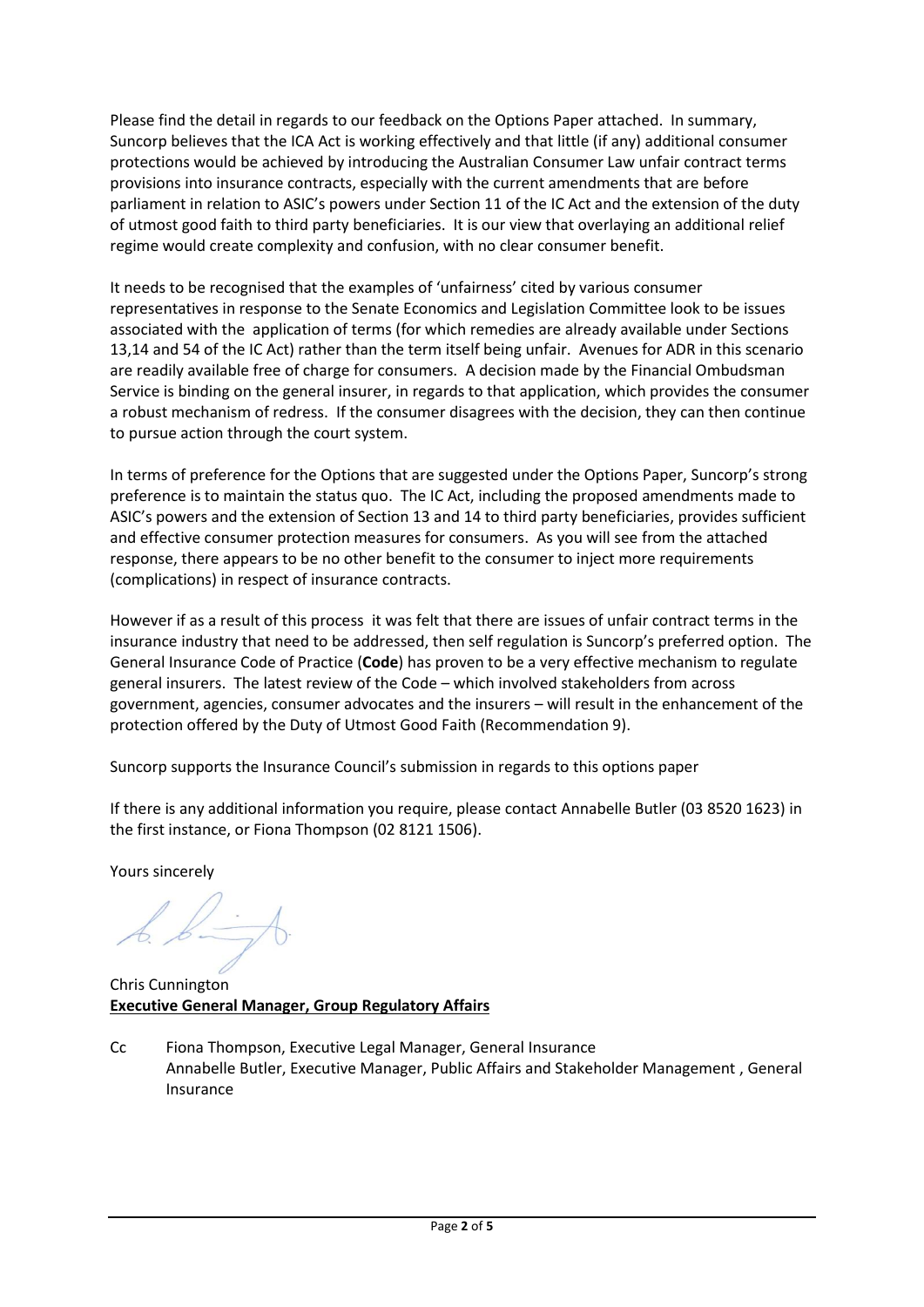# **Suncorp's Response to the Unfair Terms in Insurance Contracts – Options Paper**

# **Question 1**

As stated prior the examples that were raised by the Insurance Law Submission to the Senate Economics Legislation Committee in relation to AAMI insurance policies were a matter of application rather than the terms itself.

Additionally, from an IDR perspective, less than 1% of consumers raise utmost good faith as an issue in disputes with their insurer. From Suncorp's experience with FOS, FOS have on occasion (2-3 times in the last 5 years), said that a Suncorp brand has bordered on breaching the duty, but we are not aware of any occasion where they have said that we actually have.

Due to the lack of IDR/EDR cases involving a breach of the Duty of Utmost Good Faith we conclude that this is not a serious issue for consumers. Further imposing an additional legislative regime on insurers will only provide complexity in relation to the application of law to an insurance contract without any real benefit to the consumer.

## **Question 2**

Corporations Act 2001 – Section 912A requirement for an Australian Financial Services Licensee to act "efficiently, honestly and fairly".

Corporations Act 2001 – Section 912A(2)(a) - ADR Services – Australian Financial Services Licensees are required to be a member of an ASIC approved EDR scheme – plus to have an IDR scheme which complies with standards, and requirements, [made](http://www.austlii.edu.au/au/legis/cth/consol_act/ca2001172/s1371.html#made) or approved by [ASIC.](http://www.austlii.edu.au/au/legis/cth/consol_act/ca2001172/s9.html#asic)

General Insurance Code of Practice – recent recommendations (recommendation 9) will highlight the duty of utmost good faith. Compliance to the Code is monitored by FOS and industry compliance is reported publicly by FOS on an annual basis. Additionally, the AAMI business reports on it's compliance to the Code within its annual Sustainability Report - please see aami.com.au for a copy.

## **Question 3 - 8**

#### **Preliminary Impact Statement Assessment**

#### **Status Quo**

As stated, there appears to be little evidence of unfair terms in insurance contracts. However, if there were, FOS is able to apply various remedies and mechanisms that already exist within the Insurance Contracts Act, for example:

- Section 13, 14 Duty of Utmost Good Faith (which arguably goes beyond contractual matters, therefore providing greater protection than the question of whether a particular term is unfair or not).
- Section 53 restricting the right for an insurer to unilaterally vary the terms of an insurance contract to the prejudice of the insured (including price).
- Section 54 which limits the extent to which an insurer may refuse to pay a claim by reason of an act or omission of the insured. Additionally Sections 28, 31 and 56 limit an insurer's right where there has been failure by the insured to comply with the Duty of Disclosure, the making of a pre-contractual misrepresentation or a fraudulent claim.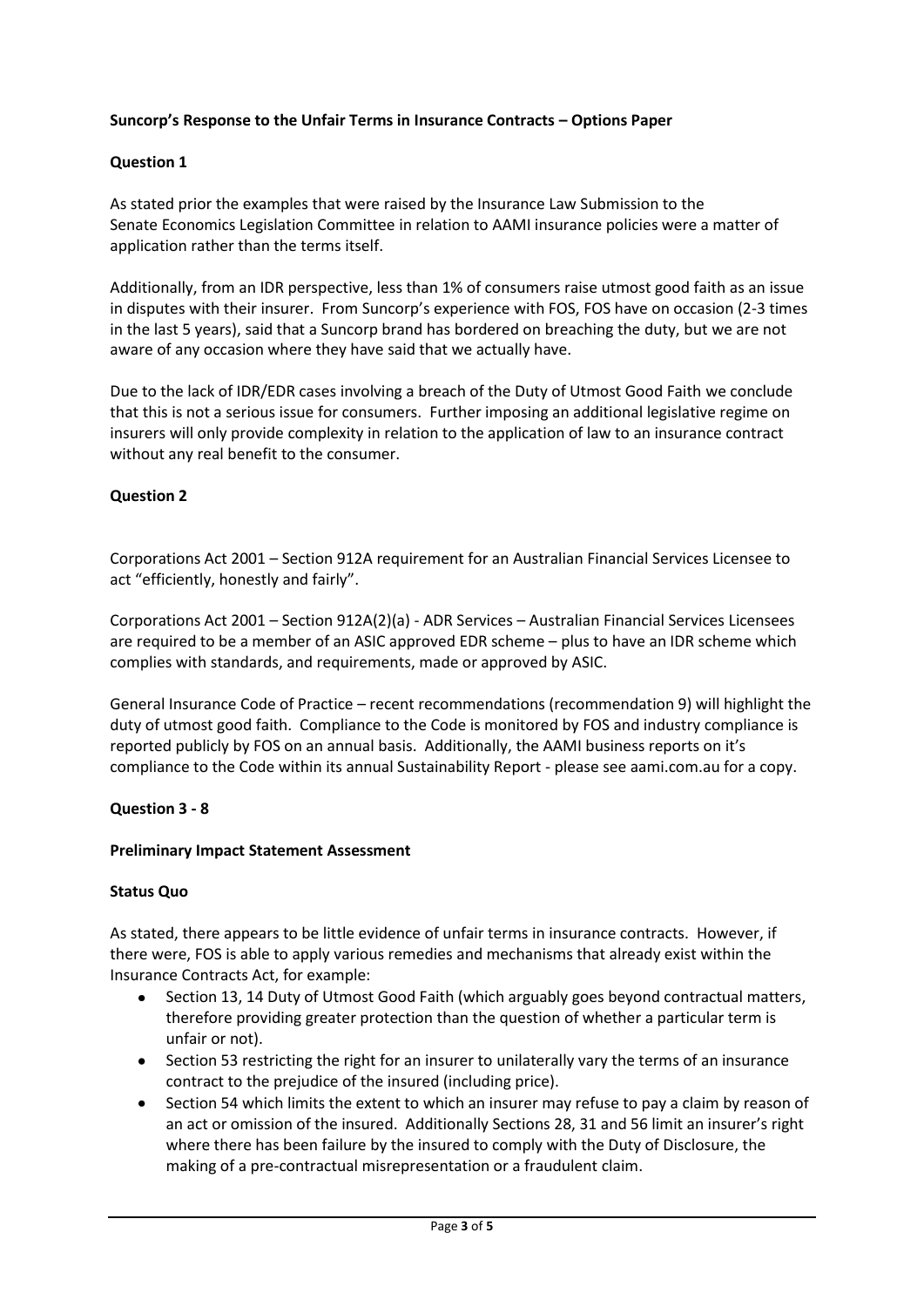- Section 58 requires a notice to be provided to the insured in respect of renewal insurance covers and provides for the cover to continue where that requirement is not met.
- Sections 59, 60, 62 and 63 limit circumstances in which an insurer can terminate or cancel an insurance contract.

The above list is not exhaustive, however application of these Sections (and others such as the requirements on insurers under the Corporations Act) appear to meet the legislative intent behind the Australian Consumer Law. Therefore there appears to be no reason to change the Insurance Contracts Act to build in unfair contract terms provisions as the protections are already there. Further imposing an additional legislative regime would just create complications without any real consumer benefit.

As stated previous in relation to the lack of use of Section 14 by consumers, Suncorp submits on its own evidence (from its IDR statistics) that it is rarely applicable. Cost should not be an issue for consumers as they have the FOS service readily available to them free of charge. Insurers under Section 912 (2) of the Corporations Act, the Code, and ASIC's RG 165, are required to inform the consumer of the IDR and FOS services, once a dispute arises. Therefore consumers are kept well informed of their rights to redress if they have an issue with a term.

## **In conclusion, for the above reasons maintaining the status quo is Suncorp's preferred option.**

# **Option A – Permit the unfair contract terms provisions of the ASIC Act to apply to insurance contracts**

One of our major concerns in regards to this option is around the remedies available under the ASIC Act (**Act**) and the potential for voiding of an unfair term. The Act allows for ASIC to apply for various orders for the benefit of non-party consumers, including "non-party redress", which includes the varying and avoiding of the term in other contracts. In an insurance situation this remedy provides for a great deal of uncertainty. The cost of an insurance contract is based on the risk of a claim being made and the potential cost if a claim were made. Although it is thought that the majority of terms of an insurance policy will be the "main subject matter" of the contract – including exclusions, and therefore outside of the unfair contract terms provisions; having any form of uncertainty attached to the cover means it will be more difficult for insurers to price risk accurately. Potentially this issue could also flow on to increases in premiums and adversely affect reinsurance arrangements. The latter of these is definitely a concern from a prudential insurance risk perspective. We suggest that Treasury seek advice from APRA on the likely prudential impacts of diminishing insurance contract certainty for their regulated general insurer institutions.

If as a result of this review it was determined that there is a need to build unfair contract terms provisions into insurance contracts, Suncorp's preferred option would be for this to be done by self regulation or as a last resort by enhancing the existing (insurance specific) remedies available within the Insurance Contracts Act.

## **Therefore Suncorp submits that this is not a suitable option.**

# **Option B – Extend the Insurance Contracts Act's remedies to include unfair contract terms provisions**

As already identified in the Options Paper, it is unclear why insurance contracts should be treated in a different manner from other "standard form" contracts in terms of what is the "main subject